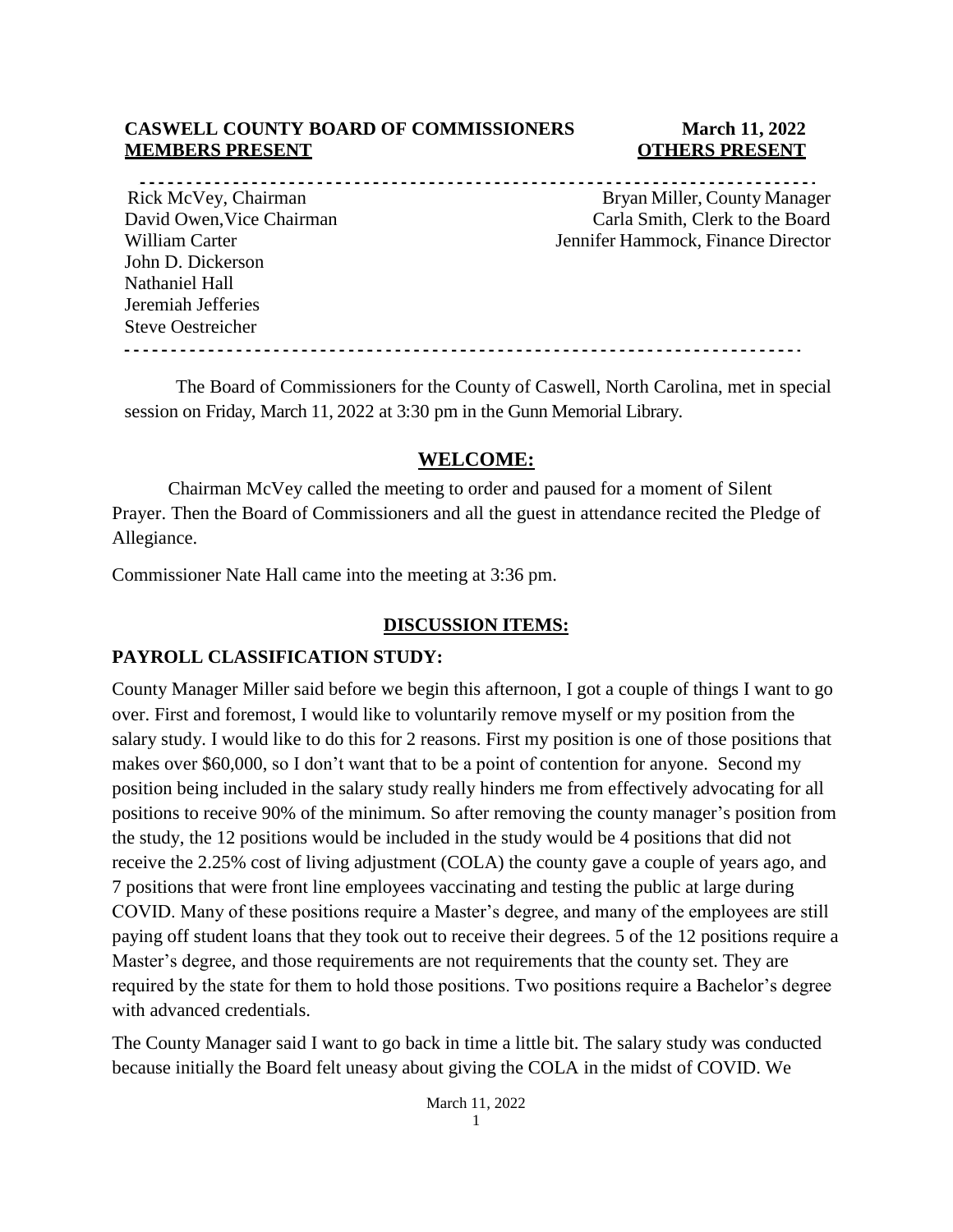didn't know how the economy would react, so the Board approved a salary study instead of an increase. This really raised the hopes and expectations of many employees. We have now completed the salary study. The study revealed inequities across many different departments, not just emergency services. The employees took the time to fill out very detailed surveys and questionnaires about their positions. Our employees have logged hundreds of hours associated with the study, not to mention the cost of the study. Now we are seeing unsettling news from across the world that has everyone worried about the economic pressures it will bring. Some of these pressures we are already noticing. The price of gas rising \$1 per gallon in the last year, groceries on average are up 3.5% since last year, and the overall CPI (consumer price index) has increased by 7.5%. Our employees are feeling the effects and many of our employees are hurting, especially those at the lower end of our salary scale. All variable amounts have been removed from the funding formula. The Enterprise funds, the revenue increases, and the anticipated budget cuts have all been removed. After the level of ARPA funding needed for a seven-year period was subtracted to sustain the adjustments, there's still at a minimum \$837,000 of available ARPA funds. The \$837,000 will be distributed into the general funds and will be available for any governmental purpose. By removing the county manager position and the physical therapy I position formerly located at Home Health drops the amount needed for the 12 employees to \$64,000 at 7% and \$19,000 at 2%.

So what you have in the packet I have provided you today is one salary study. This is the lowest cost option that we spoke about, and with the options that many of you spoke about included in this proposal. So the points of approval today are the minimal starting salary for any position, which would be moved to \$30,000. There is a 0.5% for every year of service with that blended rate we discussed. You would bring all employees to 90% of the minimal salary recommended for their job. You have the hiring rate, a minimum, a mid-point, and a maximum. This just brings them to 90% of the minimum. There would be 7% for all employees not receiving at least 7%, and that excludes those making over \$60,000. There would be a 2% increase for all employees making over \$60,000. I've included several of the employees that make over \$60,000, with the exception would be the clerk to the board. This board approves the tax director, county manager, and the clerk to the board's salary. If you choose to approve this today, I would take it that you would have approved the tax director's increase and the clerk to the board's increase at that point in time as well. The clerk to the board does not make over \$60,000. I just wanted to point out the increase that would be received. On the second page, you'll see there's one column that has no shading, and that's the column you're actually approving. You can see the hiring rate for 90% and the hiring rate for 100 %. The hiring rate for 100% is in red, and the hiring rate for 90% is in green. The 90% of minimum is in green, the recommended minimum is in red, the 90% of midpoint is in green, the actual midpoint is in red, 90% of the maximum is in green, and the actual maximum is in red. Then the last page you have is the actual employee listing and the salaries. As I said the county manager position is receiving 2% at \$1,834, which you would mark off, and you would mark off one under public health.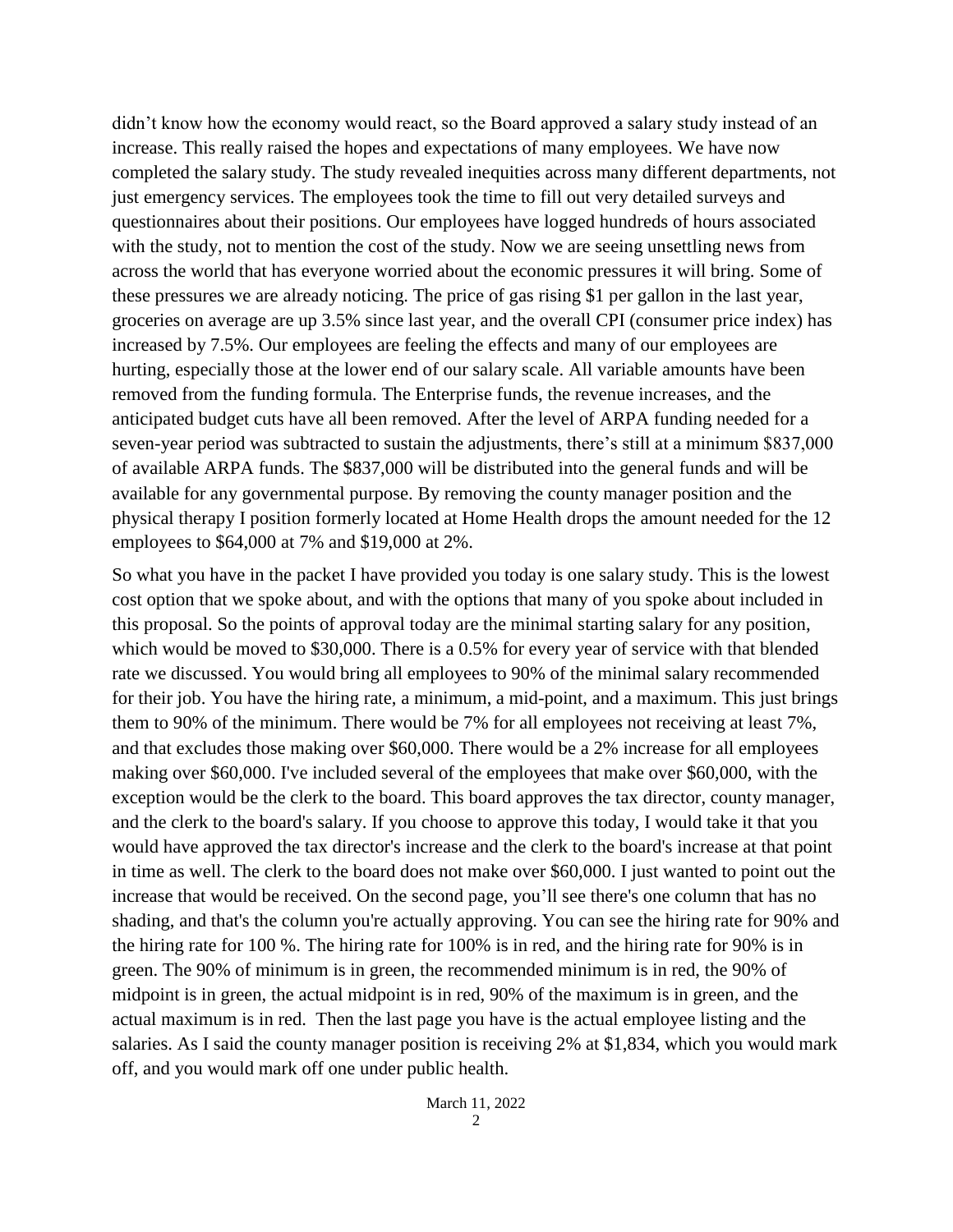Commissioner Carter said since you are the county manager I don't think you should be penalized. I think you should get the 2% also. The County Manager said I do appreciate that sentiment, but in order to move the salary study off go and to be able to effectively advocate for the employees of the county, I'm willing to voluntarily remove my position from the salary study. If the board wants to do something with that, I would suggest the board do it at a different time.

The other one is on page 8. About halfway down the page, there's a physical therapy position listed at \$92,202, and you can remove that position too. That position was formally located in Home Health. Commissioner Carter asked which one is that. The County Manager said I don't think it has any numbers, then he went around the room showing the commissioners which position he was referencing. So once again this study is 90% of the minimum, and there's a 7% minimum increase for all employees that didn't receive 7%, except those employees making more than \$60,000. For those employees making more than \$60,000, there would be a 2% increase. Commissioner Oestreicher said with a \$30,000 minimum. The County Manager said thank you Commissioner Oestreicher. All employees would be brought up to the minimum salary of \$30,000. Commissioner Oestreicher said so on this sheet it would need to be corrected. The County Manager said well I have spoken to the board before about salary compression, and this does exactly that. While I think it's an admirable and valiant effort to get every employee to \$30,000 and I would love to see the board do that, don't get me wrong with what I'm saying, but it does compress those salaries in the lower grades. But I still think it's a worthwhile effort. Then Commissioner Oestreicher said so where's the \$30,000 stand, yes or no. Yes, said the County Manager. Commissioner Oestreicher said so this would need to be revised bringing the minimum to \$30,000 for grades 50-60. The County Manager said that's correct. And that's built into the cost summary said Commissioner Oestreicher. The County Manager said grades 50 and 51 would need to be moved differently. Thirty thousand dollars still falls in the range of the minimum and the maximum for grades 52 on. So what you're effectively doing is moving grades 50 through 60 up through the scale or through the hiring range instead of actually changing their grades. That's what the County Manager would suggest because if you update the grades and have the minimum grade start at \$30,000 you're effectively changing every grade up through the scale and that could become very costly for the county. So if you're doing that, I would rather you move them laterally through their hiring range than adjust the scale. Commissioner Oestreicher said that basically affects 50 through 55. The County Manager said 50-61 I think you had it right the first time. Then The County Manager said he was happy to answer any questions the board has.

The County Manager then said Commissioner Jefferies would you like me to talk a little bit about the salary study. Commissioner Jefferies said this 2%, I guess you're wondering where it comes from. I thought about this and Commissioner Owen said he wanted to be fair. So I felt like if you're making over \$60,000 that you wouldn't generate a percent, but if it's passed they get 2%. We can use this same formula that he has to bring these people on a lower grade up. Also I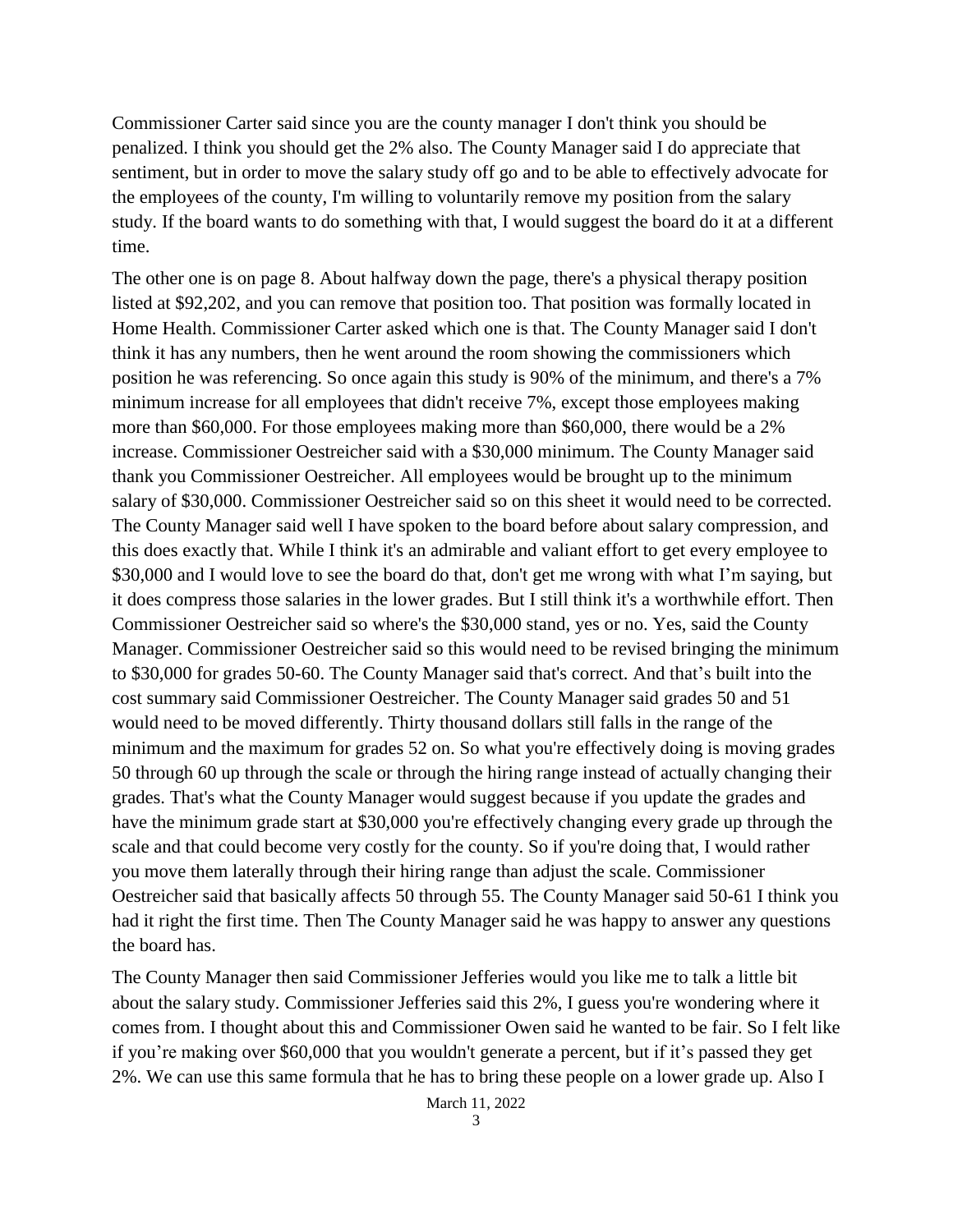thought about it later, some people just using that example is going to come up over the \$60,000 with this study, but if I had it make a motion, I want you to understand it really good, that you go up to \$60,000. That's where I stopped because I don't want to be unfair to anyone. That was the idea that I had, said Mr. Jefferies. The County Manager said Commissioner Jefferies if I understand you correctly, what you're saying is if someone were making \$59,000 and 7% took them to \$62,000 or \$63,000, you would like to see that increase whatever percent it be moved to \$60,000 and stop there. Commissioner Jefferies said yes. Commissioner Carter said if you do that, it won't even be a 2% raise. The County Manager said we can make sure that those employees that fall into that level only make 2% or stop at \$60,000. Commissioner Jefferies said he just didn't want to move someone making \$59,000 getting a 7% raise over someone making \$60,000 and only getting a 2% raise. Commissioner Carter said someone making \$60,000 getting a 2% raise, that's going to be more than somebody making \$59,000 getting a 2% raise.

Commissioner Oestreicher said I'll just make a comment here that what we've got is surgical procedure. It's been well thought out, drafted, studied, and put together. What we've done is apply a whole bunch of band-aids rather than go through the procedure. So Commissioner Oestreicher said he was going to apply another band-aid. On here the very first line on this table is county commissioner. That represents a cost of about \$6,500, which is roughly one seventh of the impact of fiddling with the \$60,000 thing. My proposal is that the county commissioner salary not be moved up at all. Not by one cent. Rather than force a hardship on our employees and try to fix it, we're sure as hell not going to give ourselves a raise. Chairman McVey said in other words take them out of the equation entirely. Commissioner Oestreicher said absolutely. Commissioner Dickerson said the only problem I have with that is that it's hard enough as it is to find qualified people and people that are good solid citizens to get involved in this process, and you're taking one more approach to try and reign in financial spending. That's great. I like that, but at what cost does it affect bringing in people to fill these positions. I would a whole lot rather everybody in this room say we just won't take a salary at all this year than to affect future people coming into this role and trying to turn them away. I'd rather see everybody step up and take a sacrifice. If you all agree not to take the salary, obviously I'll do the same thing. But I don't think we need to penalize future people that are coming into this office. Commissioner Carter said I don't think commissioners have got a raise in the last two or three raises the county has given. I know they didn't the last salary study. The County Manager said that's always been up to the board's discretion. Commissioner Owen said there has been one since he has been on the board in seven years. Commissioner Carter said we're way behind other counties. Commissioner Dickerson said that's kind of common theme I hear people talking about. I've talked to several people that I would really like to have seen run for office, and they say man I wouldn't put up with that headache, that problem, or that trouble for that little that they compensate. If you continue down that road and talk about salary compaction, my gosh man what about salary destruction. There's nothing there, no incentive, to have anybody come in here and put their time and effort out there, unless they just genuinely want to serve this county and are willing to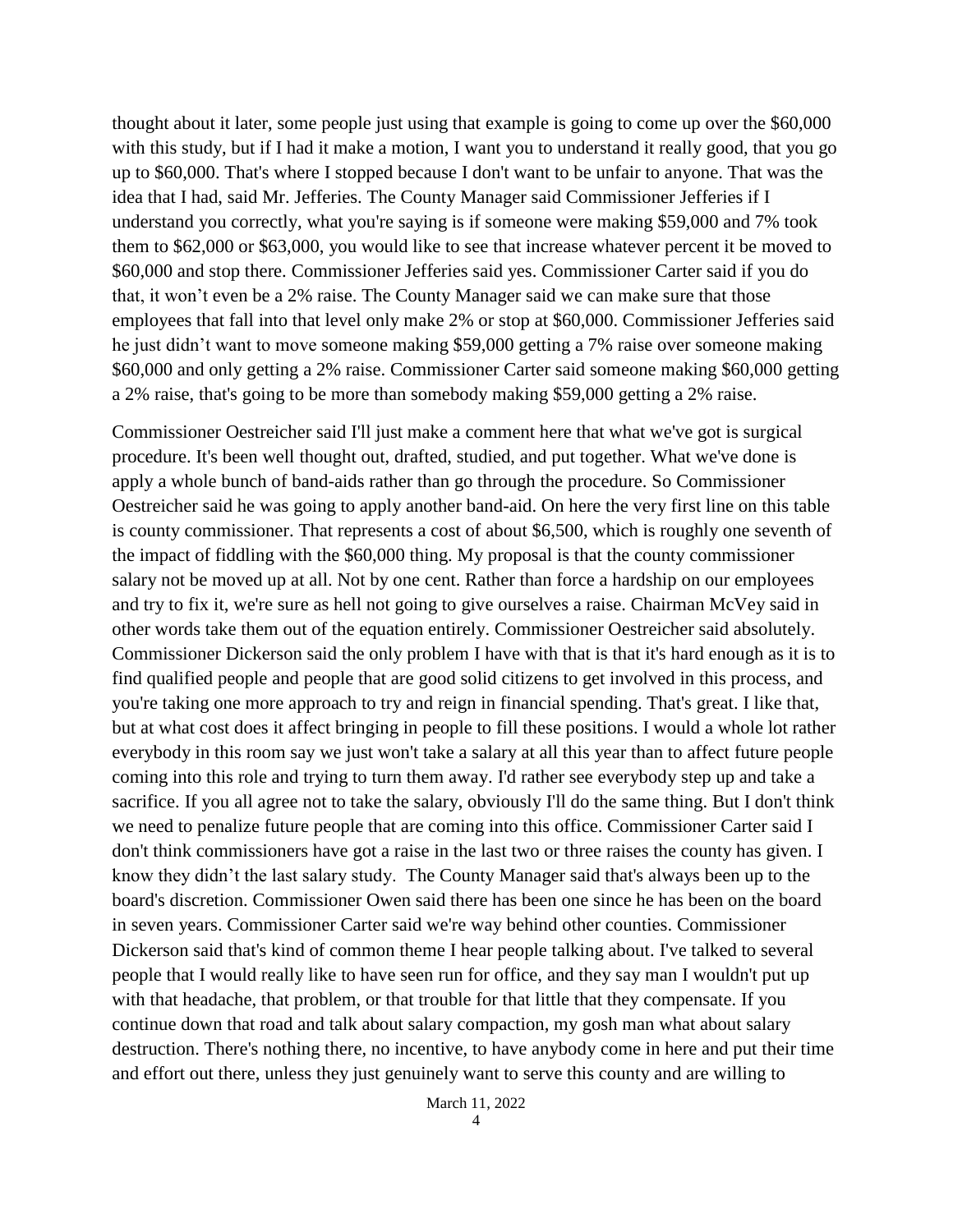sacrifice that. We need every incentive we can to get qualified people to come up and fill these roles. If we want to have any kind of sacrifice, like I said, take it out of our own skin, but don't sell the future commissioners down the road. I'm not for that.

Commissioner Oestreicher said I think it's delusional to think that anyone would take a position as county commissioner for any amount of money. Virtually, almost everybody in this room, does it as a sense of public service along with other organizations they belong to.

The County Manager said so commissioners the one thing that I'd really like us to focus on today, if we could, is this salary study. I think Commissioner Dickerson asked that I go over this funding formula, and I'm happy to do that. So once again this is the 90% of the minimum with a 7% minimum. I'll let you guys work out the details, if you want to take Commissioner Jefferies recommendation that we do only 2% or stop at \$60,000. I understand exactly what Commissioner Jefferies is saying. So the way the debt service falls off, you're looking at 1.1 million over the next six or seven years, at least 100,000 in lapsed salaries every year, the detention center refinancing that was refinanced earlier in the year is \$20,000, The health department home health savings of \$154,000, and the ARPA money that's needed to continue on. Then the far right column is the amount needed per year. So having said that, we took out the budget reduction because truthfully nobody knows what the price of gas is going to do. I will inform the board that I sent out an email to the department heads today saying we want to have a meeting Monday. Part of that meeting Monday will be to discuss restricting out of county travel, except essential out of county travel. We don't know what the future holds, but we can react to that. So the budget reduction was taken out of the formula altogether. The revenue increase was taken out, even though we're fairly certain we'll receive at least a 6% or 7% at a minimum revaluation. We took the revenue increase out, and we took the enterprise funds out. Those are the three areas that have been spoken about before that the board was concerned about.

Commissioner Dickerson said when you said the savings you said \$154,000, am I looking at the wrong column. The County Manager said that is the health department fund balance. The Health Department Home Health savings, the board appropriated on average \$250,000 to home health every year to keep that program running. So that's \$250,000 that will not have to be appropriated moving forward. Then through the sale of Home Health, the Health department built a fund balance, and out of that fund balance, they can pay for their department's salary increases. So there's \$154,000 in each line give or take a little bit of money depending on how much Home Health or the Health department is scheduled to receive.

The County Manager asked are there any questions I can answer for the board.

Commissioner Carter asked about what the commissioners would receive. Chairman McVey said it's on the front page Bill. The County Manager said so the chairman would go from receiving \$8,772 per year to \$10,500, which is a cost of \$1,728. The regular commissioner's salary of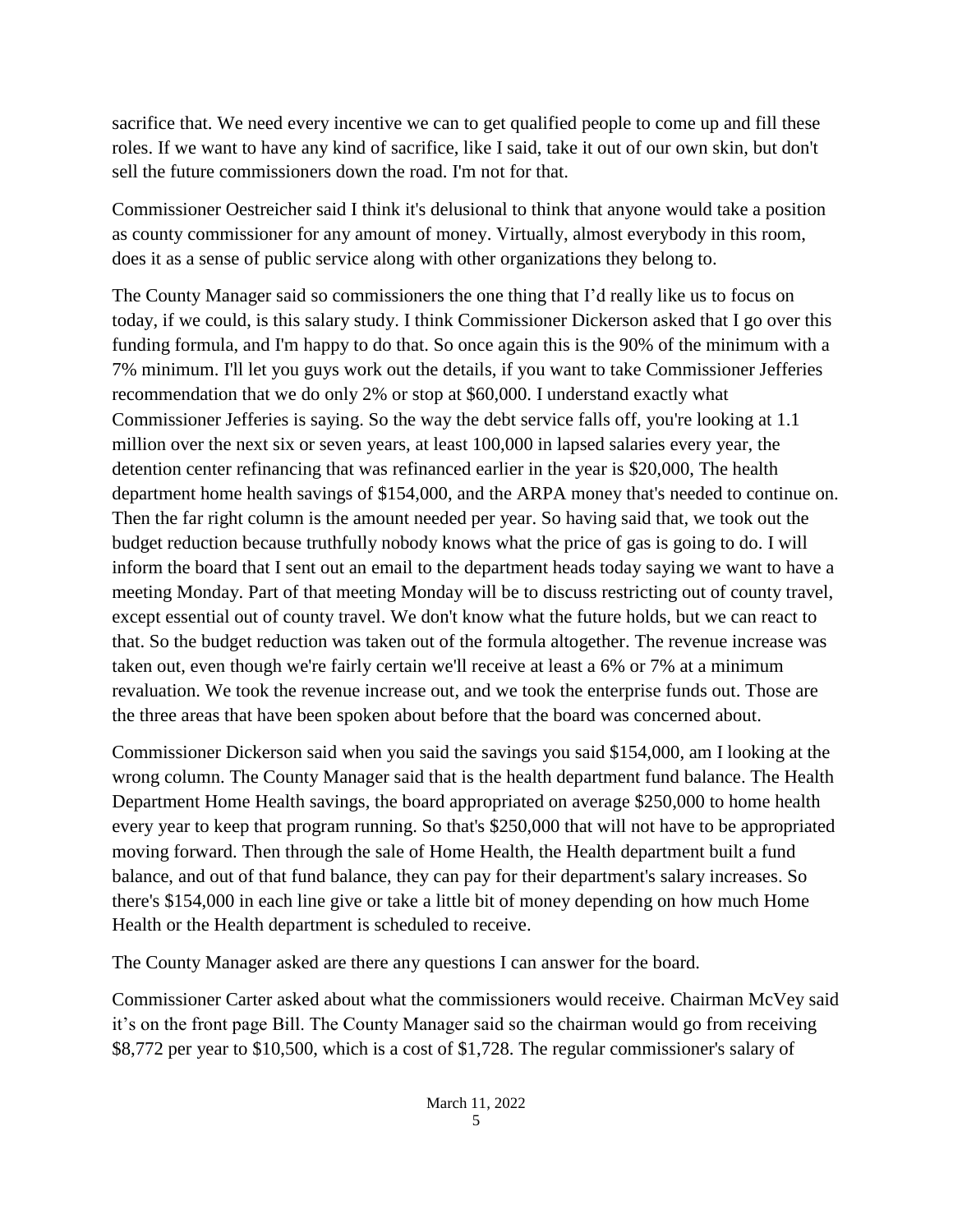\$7,704 per year would go to \$8,500 a year, and that's a \$796 difference. So on average it's a 20% increase for the chairman and a 10% increase for the commissioners.

Then Commissioner Carter said you gave the Sheriff road deputies. How many? The County Manager said seven, that's what I see for Deputy I positions. Commissioner Carter said that still don't get them up to that \$38,000. The County Manager said it gets them up to \$37,827. Commissioner Carter asked what are the other counties paying? The County Manager said for a Deputy Sheriff in Rockingham is \$38,620, in Person it's \$36,884, in Durham it's \$40,523, and in Chatham County it's \$42,316. The average is \$38,537, and Caswell County currently is \$33,948. Commissioner Carter said I know you've got a couple of them on here at \$37,000 but some are \$36,000. Does that mean they have been here for a while? The County Manager said yes, it would be because of time and grade. That would be the difference. No, it would be because of their current salary, which is 35. Commissioner Carter said to get up to \$38,000 what would we need to do? Commissioner Carter said would we want to hire somebody and train them for 6 months before moving on. Commissioner Jefferies said we have helped these people. I have a copy of the salary study from 2006-2007. Commissioner Jefferies said my thing was to give somebody something. If you were over \$60,000 give them 2% and use this same formula and bring up the people under \$30,000.

Commissioner Owen said any more questions, if not I'm going to make a motion gentleman.

A **motion** was made by Commissioner Owen, seconded by Commissioner Carter to accept this salary increase that the County Manager has placed before us, which would be the minimum starting salary of \$30,000, the 0.5% for every year service blended rate, bring all employees to 90% of the minimum salary, 7% for all employees not receiving at least 7% excluding those over \$60,000, and 2% for all employees over \$60,000.

Chairman McVey said we have a motion and a second on the floor, any more discussion.

Commissioner Hall said I am concerned about a couple things. Number one, about the process. Over the years, we have made salary adjustments in the middle of the year because it was a preference of some of the board members. But to me it didn't make good budget sense. I applaud the fact that we're talking about this, but I think that at the minimum, we should wait till we get ready to do the budget before we start implementing everything. We still don't know what the economic environment is going to bring us. Personally depending on their salaries and other things to go away, I would not vote for salary increase of this magnitude.

Then Commissioner Oestreicher said I would like to ask Commissioner Owen, did you consider removing the county commissioner's increase in your motion. Commissioner Owen said no. Commissioner Oestreicher asked would you consider amending your motion to include it. Commissioner Owen said no, not at this time. Chairman McVey asked if there was any more discussion because there is a motion on the floor.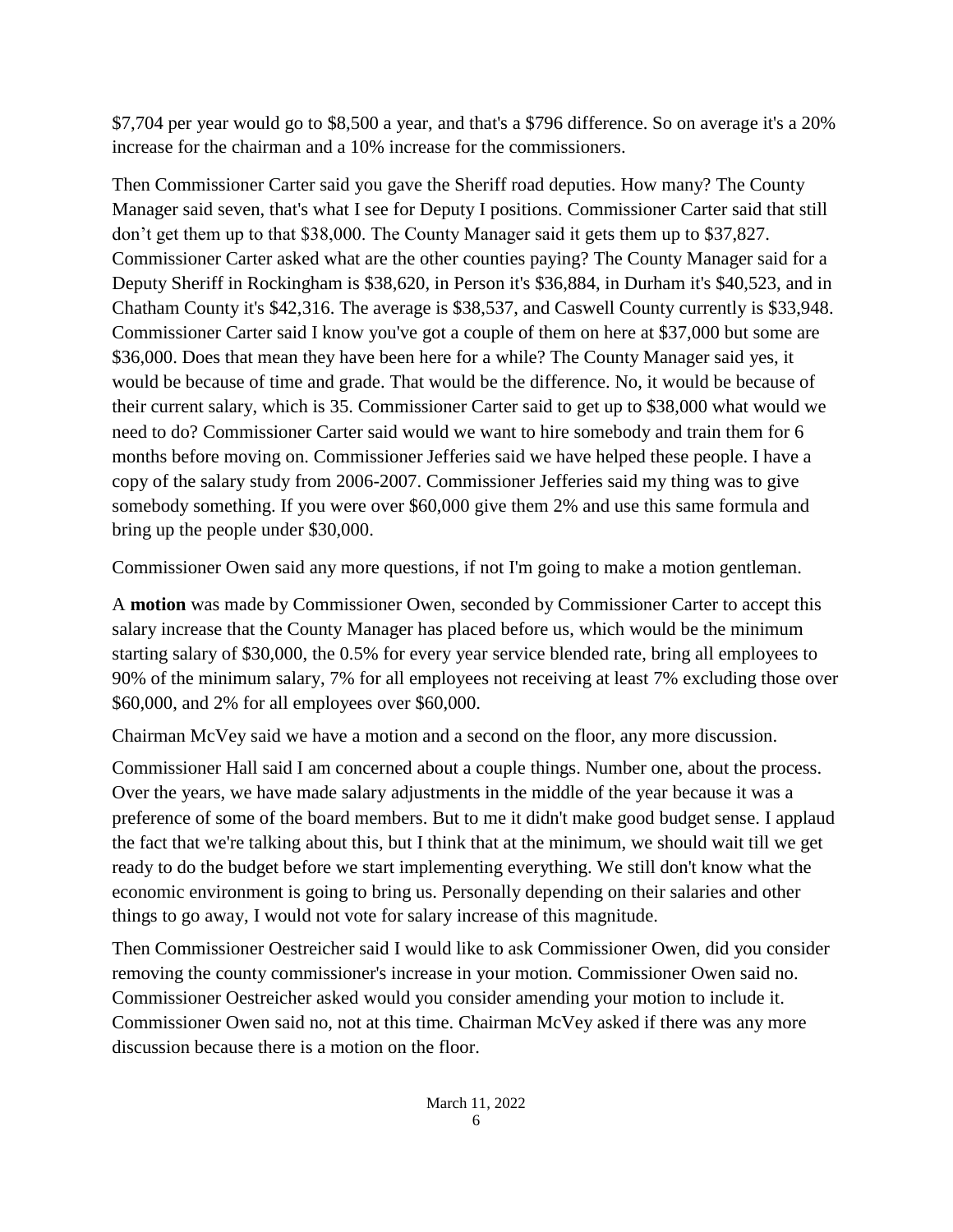A **motion** was made by Commissioner Owen, seconded by Commissioner Carter and **carried 6-1** to accept this salary increase that the County Manager has placed before us, which would be the minimum starting salary of \$30,000, the 0.5% for every year service blended rate, bring all employees to 90% of the minimum salary, 7% for all employees not receiving at least 7% excluding those over \$60,000, and 2% for all employees over \$60,000. (Commissioners Dickerson, Jefferies, Owen, Oestreicher, Carter, and McVey voted in favor and Commissioner Hall voted against the motion)

# **RECESS**

The board took a brief recess.

# **CLOSED SESSION:**

A **motion** was made at 4:11 pm by Commissioner Owen and seconded by Commissioner Carter and **carried unanimously** to consider the qualifications, competence, performance, character, fitness, condition of appointment, or conditions of initial employment of an individual public officer or employee or prospective public officer or employee, which privilege is hereby acknowledged NCGS 143-318.11 (a) (6). (Commissioners Dickerson, Hall, Jefferies, Owen, Oestreicher, Carter, and McVey voted in favor)

A **motion** was made by Commissioner Owen, seconded by Commissioner Jefferies and **carried unanimously** to return to open session at 4:35 pm. (Commissioners Dickerson, Hall, Jefferies, Owen, Oestreicher, Carter, and McVey voted in favor)

# **NEW POSITIONS:**

County Manager Miller said commissioners the only other thing I have is with pulling all of the Munis input for invoicing back into the Finance Department, I'm asking the board to approve one additional position for the Finance Department. It is an accountant. So this does not need to be somebody that we have to train. This needs to be somebody with a financial mind, an accountant. So I'd ask the board to approve that position. Chairman McVey said this is in addition to what we have. County Manager Miller said yes a county employee.

Commissioner Oestreicher said this would be like invoice auditing. The County Manager said yes, running the invoices through the Munis system. So the departments bring the invoices to this position, and this position runs them through the Munis system making all the appropriate checks and balances. This position would make sure there's no conflicts. It's a true accounting position, and I'm sure there would be other duties assigned to the position as well.

Commissioner Carter asked is this an additional position from the one that just left. The County Manager said yes. So there's a payroll coordinator position open, and we would be looking, if the board approves it, for a payroll coordinator and an accountant. Chairman McVey said we also have one person out on maternity leave currently, and the County Manager said yes, she's expected to be back.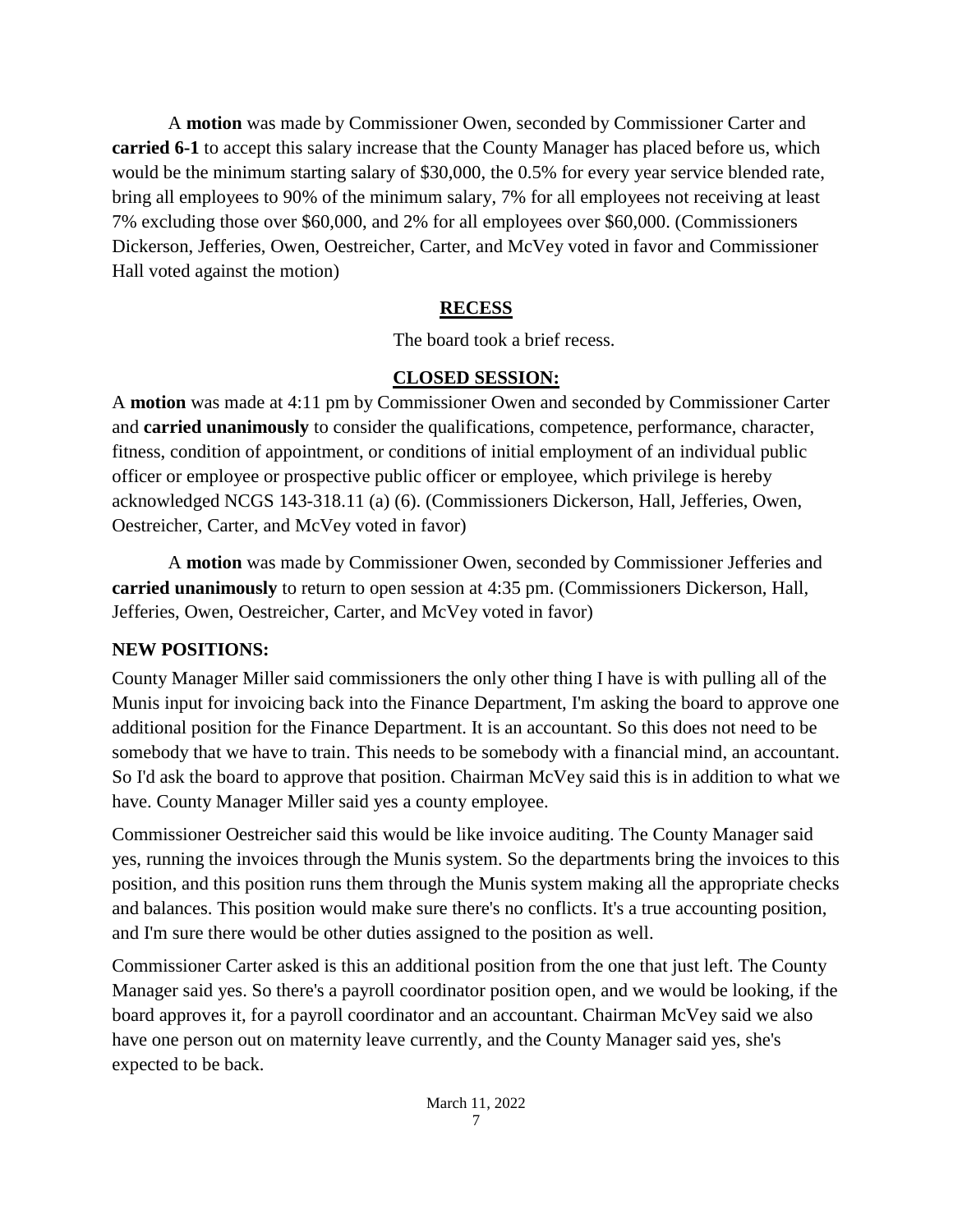Commissioner Dickerson asked how many years has it ran with current staffing. The County Manager said 7 years. Then Commissioner Dickerson asked what has changed. The County Manager said Munis. Commissioner Dickerson said that was supposed to help streamline things. The County Manager said it will from the department level. It will help streamline things, but not necessarily in the Finance Department. But it will help streamline things overall. Commissioner Hall has said many times that we needed additional positions in the county that were accounting positions that knew accounting. We needed these kind of trained people in the Finance Department. I think what we're seeing is his premonitions come true with more sophisticated software. We're seeing that we need additional people. Right now the way Munis is operating is the department heads or someone in a department is entering the invoices into Munis. It's a very detailed process. Many times they're missing steps along the way, which makes the process extremely complicated. We need to bring that process back in-house. It's not because they haven't been trained, and truthfully it's not their fault. For this type of position, you need someone with accounting background. You need someone who knows what to look for. You need that professional person to be able to do it. You can't expect just an administrative position to do an accountant's job.

Commissioner Hall asked how much is this position going to cost us. The County Manager said the salary range for this position would be in the 68 range, so about \$41,000 would be the minimum. Then Commissioner Hall asked how many accountant positions do we have working for the County of Caswell. The County Manager said a position like this, if you approve it, one. Commissioner Hall said so the answer is right now none. The County Manager said that's correct. Commissioner Hall said I don't know what kind of difficulties we might run into. I worked in state government, and there were issues with positions reporting to lower level positions. In other words, if we have no accountant and if we hire an accountant, that accountant is going to be a higher level position than anybody in Finance. That could be a problem. The County Manager said I understand exactly what Mr. Hall was saying our HR department fills out charts that have to go to the state every year, but only for those agencies that have to report to DHHS and are covered under their human resources plans. So it's not surprising, Commissioner Hall since you have worked for the state, that you would know about that. That's not necessarily the case in county government. We don't have to do that same kind of reporting on the county level, but we do have to report that for the Health Department and DSS. Commissioner Hall said so notwithstanding that. I still think that at some point, we're going to have a problem with a classification grade reporting to a person of a lesser grade. The County Manager said well the finance director would not be a lesser grade, and this is who that position would report directly to. Commissioner Hall said okay.

Chairman McVey asked if there were any more questions. Commissioner Dickerson said not that your position may not be justified through the Munis system and the additional requirements it's imposing. We just approved a big expenditure on raises for the county. We've got a war going on in Ukraine, and we've got all these uncertainties. Gas is out of control with prices going up.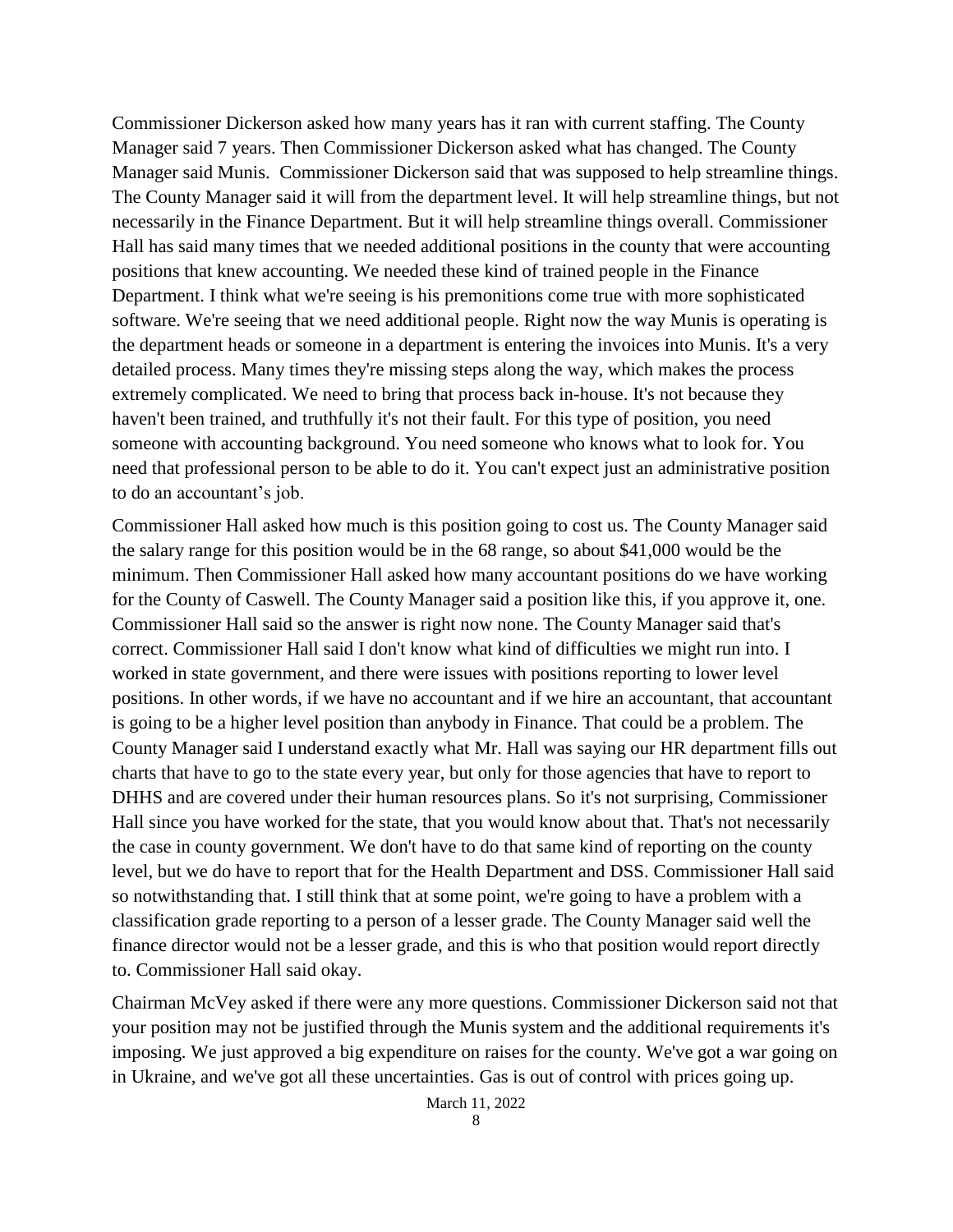There is no telling what the future holds, and we have to be more mindful of adding positions and of spending more money that we can't be able to absorb in the future. Or else you will wind up at some point saying oops, we overspent. These people in the county are going to have to step up and pay more for taxes, and they are struggling with the same issues that we approved raises for the county employees. They're dealing with the same inflation rate, same high gas prices, etc., and I want to avoid at all costs raising taxes on people in this county. So at this point in time I cannot support adding another position. The County Manager said I understand completely.

Commissioner Hall made the comment before voting that before the promotion was made, again this is something I think that at the moment I would consider during budget time.

A **motion** was made by Commissioner Carter, seconded by Commissioner Owen to get the vote and **failed 3-4** to approve the County Managers new finance position. (Commissioners Oestreicher, Carter, and McVey voted in favor, and Commissioners Dickerson, Hall, Jefferies, and Owen voted against the motion)

Commissioner Owen said he would agree with Commissioner Hall that we need to revisit this during budget time.

# **ADJOURNMENT:**

A **motion** was made at 4:45 pm by Commissioner Dickerson and seconded by Commissioner Owen and **carried unanimously** to adjourn the meeting. (Commissioners Dickerson, Hall, Jefferies, Owen, Oestreicher, Carter, and McVey voted for the motion)

\_\_\_\_\_\_\_\_\_\_\_\_\_\_\_\_\_\_\_\_\_\_\_\_\_\_\_\_\_\_\_\_ \_\_\_\_\_\_\_\_\_\_\_\_\_\_\_\_\_\_\_\_\_\_\_\_\_\_\_

Carla Smith Rick McVey Clerk to the Board Chairman